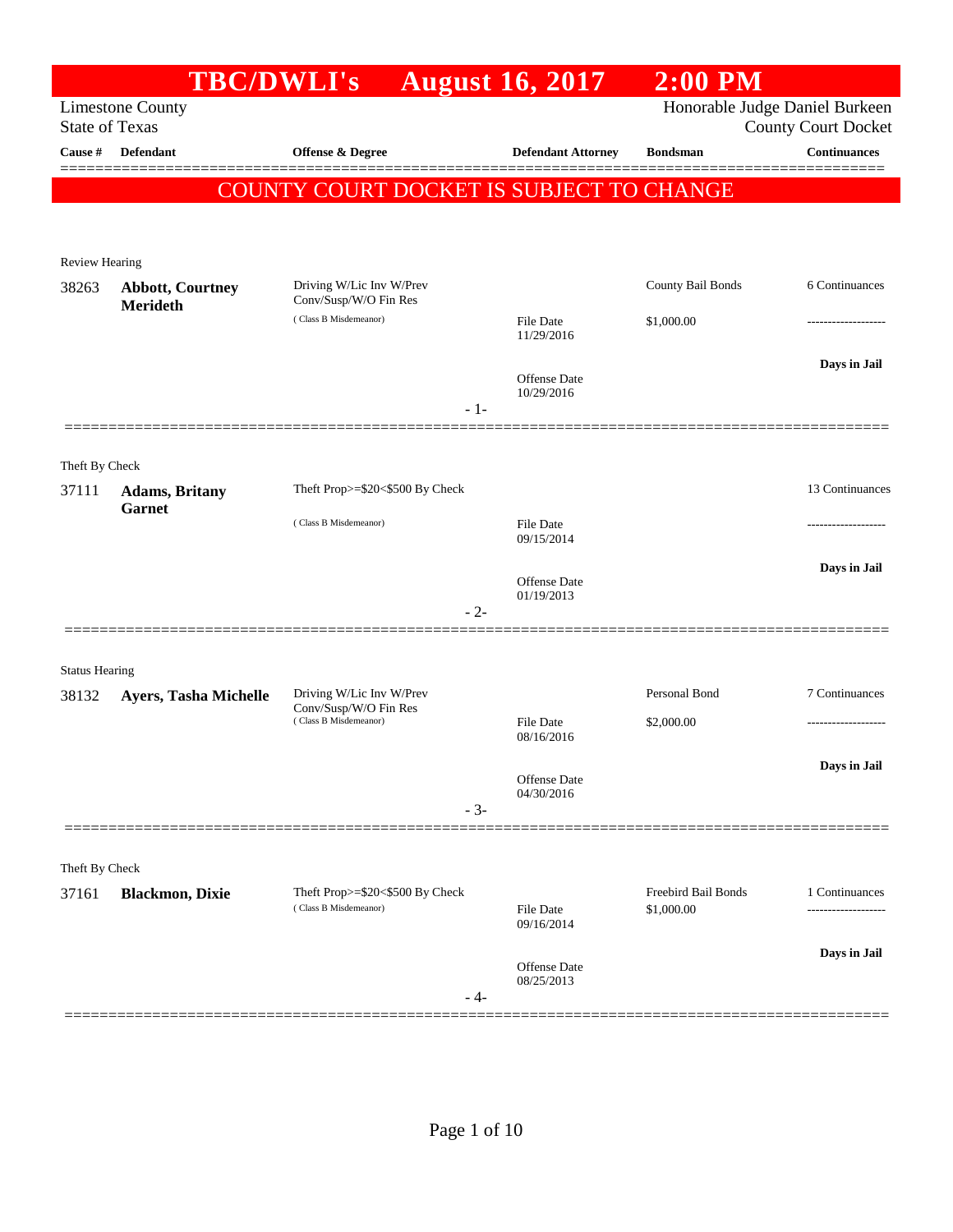|                                |                                                | <b>TBC/DWLI's</b>                        | <b>August 16, 2017</b>         | $2:00$ PM                      |                            |
|--------------------------------|------------------------------------------------|------------------------------------------|--------------------------------|--------------------------------|----------------------------|
|                                | <b>Limestone County</b>                        |                                          |                                | Honorable Judge Daniel Burkeen |                            |
| <b>State of Texas</b>          |                                                |                                          |                                |                                | <b>County Court Docket</b> |
| Cause #                        | Defendant                                      | <b>Offense &amp; Degree</b>              | <b>Defendant Attorney</b>      | <b>Bondsman</b>                | <b>Continuances</b>        |
|                                |                                                | COUNTY COURT DOCKET IS SUBJECT TO CHANGE |                                |                                |                            |
|                                |                                                |                                          |                                |                                |                            |
|                                |                                                |                                          |                                |                                |                            |
| <b>Status Hearing</b>          |                                                |                                          |                                |                                |                            |
| 38426                          | <b>Bledsoe-Willis,</b><br><b>Olneshlia</b> Dwa | Driving W/Lic Inv W/Prev Conv/Susp       |                                | County Bail Bonds              | 2 Continuances             |
|                                |                                                | (Class B Misdemeanor)                    | <b>File Date</b><br>04/18/2017 | \$1,500.00                     |                            |
|                                |                                                |                                          |                                |                                |                            |
|                                |                                                |                                          | <b>Offense Date</b>            |                                | Days in Jail               |
|                                |                                                | $-5-$                                    | 03/14/2017                     |                                |                            |
|                                |                                                |                                          |                                |                                |                            |
| <b>Review Hearing</b>          |                                                |                                          |                                |                                |                            |
| 38342                          | <b>Briscoe, Thrence</b>                        | Driving W/Lic Inv W/Prev                 |                                | Personal Bond                  | 4 Continuances             |
|                                | <b>Deshone</b>                                 | Conv/Susp/W/O Fin Res                    |                                |                                |                            |
|                                |                                                | (Class B Misdemeanor)                    | <b>File Date</b><br>01/26/2017 | \$1,000.00                     |                            |
|                                |                                                |                                          |                                |                                | Days in Jail               |
|                                |                                                |                                          | Offense Date<br>01/08/2017     |                                |                            |
|                                |                                                | - 6-                                     |                                |                                |                            |
|                                |                                                |                                          |                                |                                |                            |
| Theft By Check                 |                                                |                                          |                                |                                |                            |
| 38278                          | <b>Broadnax, Brandon</b>                       | Theft Prop >=\$750<\$2,500               |                                | County Bail Bonds              | 6 Continuances             |
|                                | <b>Marquis</b>                                 | (Class A Misdemeanor)                    | File Date                      | \$2,000.00                     |                            |
|                                |                                                |                                          | 12/09/2016                     |                                |                            |
|                                |                                                |                                          | Offense Date                   |                                | Days in Jail               |
|                                |                                                | $-7-$                                    | 03/03/2016                     |                                |                            |
|                                |                                                |                                          |                                |                                |                            |
|                                |                                                |                                          |                                |                                |                            |
| <b>Review Hearing</b><br>38094 |                                                | Driving While Disqualified/Comm Veh      |                                |                                | 8 Continuances             |
|                                | <b>Brooks, Dontya</b><br><b>Dashawn</b>        | <b>W/Prev Convic</b>                     |                                |                                |                            |
|                                |                                                | (Class A Misdemeanor)                    | <b>File Date</b><br>08/03/2016 |                                |                            |
|                                |                                                |                                          |                                |                                | Days in Jail               |
|                                |                                                |                                          | Offense Date                   |                                |                            |
|                                |                                                | $-8-$                                    | 12/04/2014                     |                                |                            |
|                                |                                                |                                          |                                |                                |                            |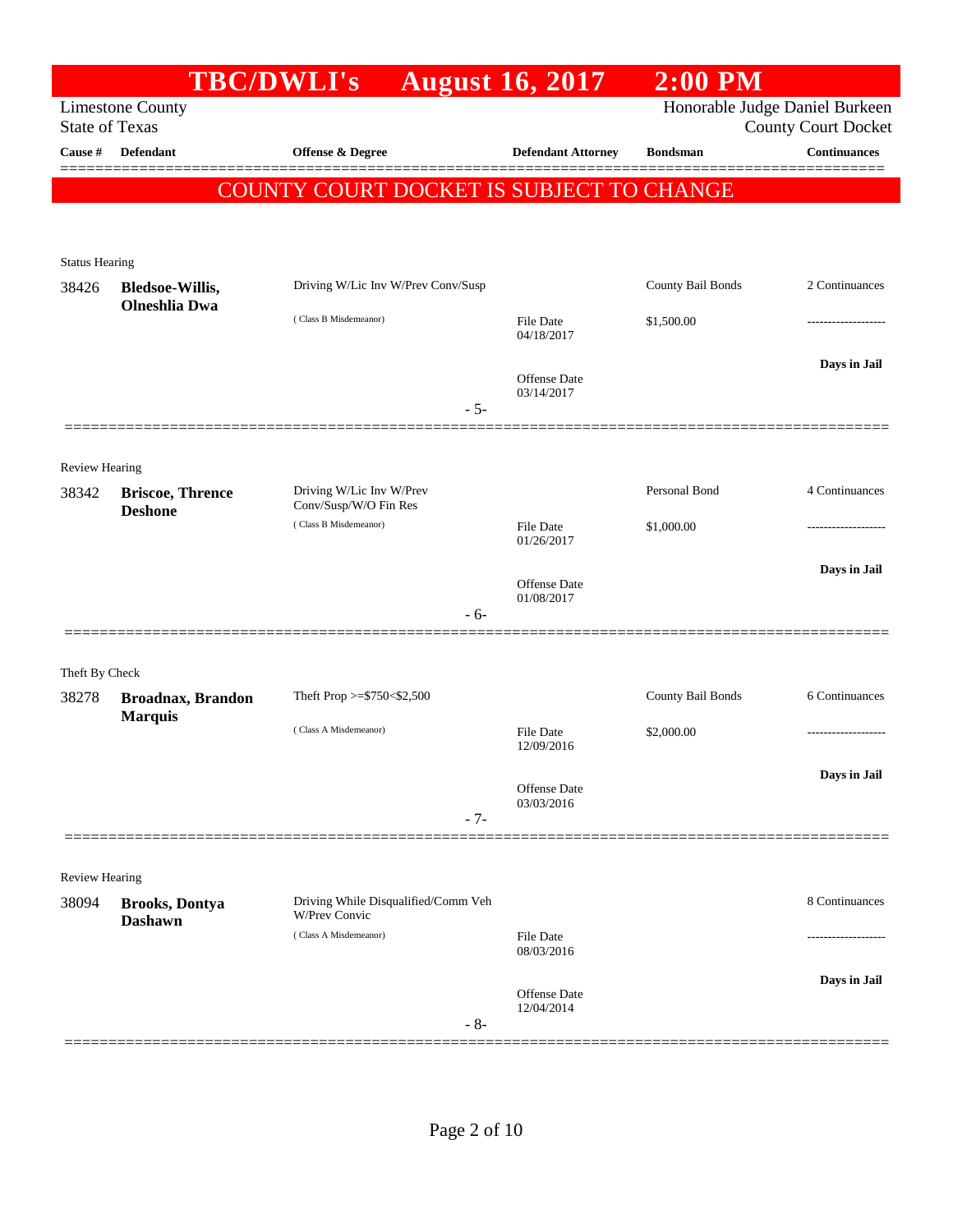|                       | <b>TBC/DWLI's</b>           |                                                                            | <b>August 16, 2017</b>                  | $2:00$ PM                       |                                                              |
|-----------------------|-----------------------------|----------------------------------------------------------------------------|-----------------------------------------|---------------------------------|--------------------------------------------------------------|
| <b>State of Texas</b> | <b>Limestone County</b>     |                                                                            |                                         |                                 | Honorable Judge Daniel Burkeen<br><b>County Court Docket</b> |
| Cause #               | <b>Defendant</b>            | Offense & Degree                                                           | <b>Defendant Attorney</b>               | <b>Bondsman</b>                 | <b>Continuances</b>                                          |
|                       |                             |                                                                            |                                         |                                 |                                                              |
|                       |                             | COUNTY COURT DOCKET IS SUBJECT TO CHANGE                                   |                                         |                                 |                                                              |
|                       |                             |                                                                            |                                         |                                 |                                                              |
| Theft By Check        |                             |                                                                            |                                         |                                 |                                                              |
| 34522                 | Castano, Veronica           | Theft Prop>=\$20<\$500 By Check<br>(Class B Misdemeanor)                   | Reed, Justin<br>File Date<br>08/09/2010 | Reed, Justin<br>\$2,000.00      | 4 Continuances                                               |
|                       |                             |                                                                            | Offense Date<br>07/15/2008              |                                 | Days in Jail                                                 |
|                       |                             | $-9-$                                                                      |                                         |                                 |                                                              |
| <b>Review Hearing</b> |                             |                                                                            |                                         |                                 |                                                              |
| 38294                 | Contreras, Julio Cesar      | Driving W/Lic Inv W/Prev                                                   |                                         | Julio Contreras                 | 5 Continuances                                               |
|                       |                             | Conv/Susp/W/O Fin Res<br>(Class B Misdemeanor)                             | <b>File Date</b><br>01/06/2017          | \$1,000.00                      |                                                              |
|                       |                             |                                                                            | Offense Date                            |                                 | Days in Jail                                                 |
|                       |                             | $-10-$                                                                     | 11/17/2016                              |                                 |                                                              |
|                       |                             |                                                                            |                                         |                                 |                                                              |
| Theft By Check        |                             |                                                                            |                                         |                                 |                                                              |
| 38468                 | Contreras, Julio Cesar      | Theft Prop>=\$20<\$500 By Check<br>(Class B Misdemeanor)                   | <b>File Date</b>                        | County Bail Bonds<br>\$1,000.00 | 2 Continuances                                               |
|                       |                             |                                                                            | 05/08/2017                              |                                 |                                                              |
|                       |                             |                                                                            | Offense Date<br>06/12/2015              |                                 | Days in Jail                                                 |
|                       |                             | $-11-$                                                                     |                                         |                                 |                                                              |
|                       |                             |                                                                            |                                         |                                 |                                                              |
| Review Hearing        |                             |                                                                            |                                         |                                 |                                                              |
| 38162                 | <b>Crundwell, Lex Ryder</b> | Driving W/Lic Inv W/Prev<br>Conv/Susp/W/O Fin Res<br>(Class B Misdemeanor) | <b>File Date</b>                        |                                 | 7 Continuances                                               |
|                       |                             |                                                                            | 09/06/2016                              |                                 |                                                              |
|                       |                             |                                                                            | Offense Date                            |                                 | Days in Jail                                                 |
|                       |                             | $-12-$                                                                     | 07/20/2016                              |                                 |                                                              |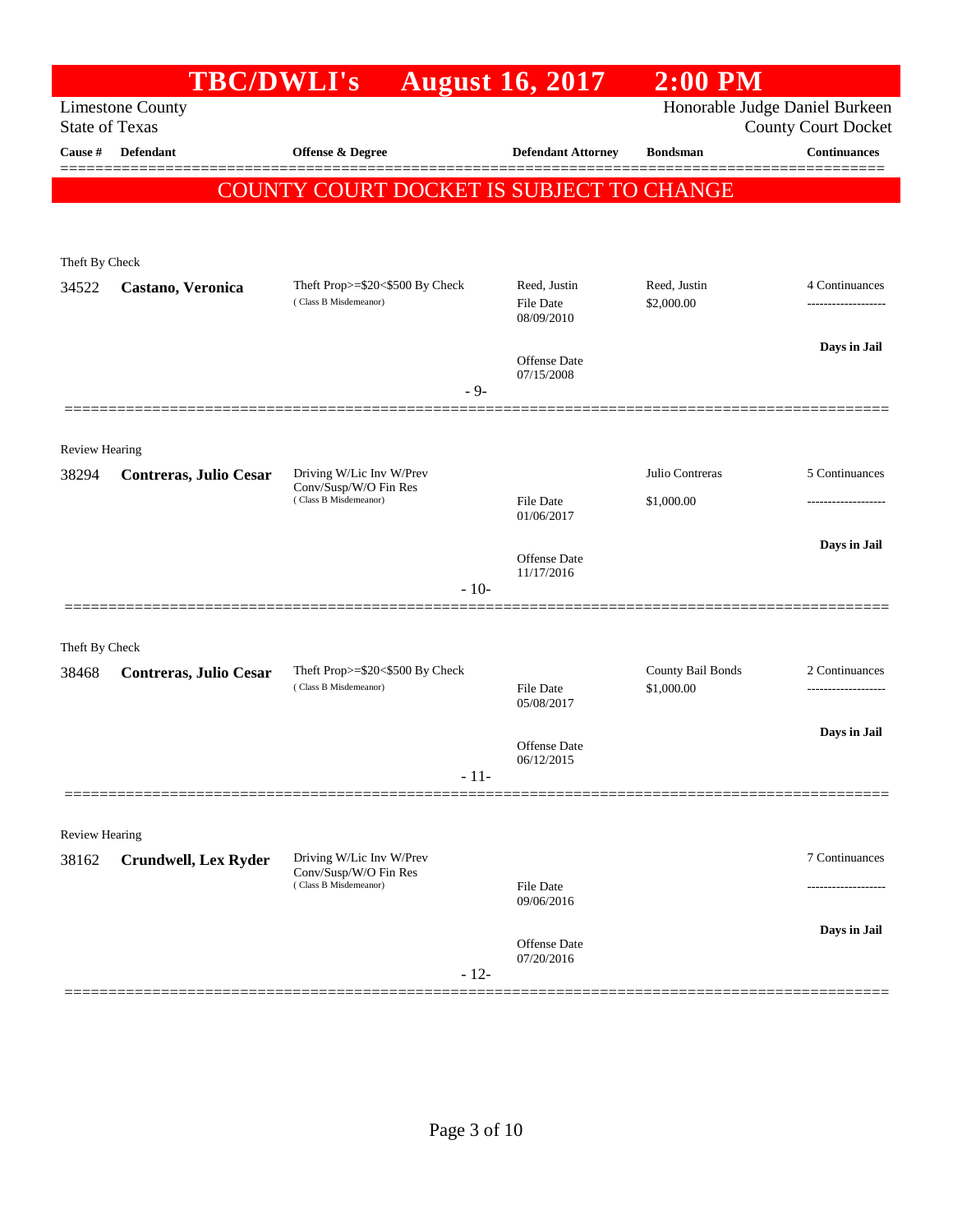|                                | <b>TBC/DWLI's</b>                     |                                                   | <b>August 16, 2017</b>         | $2:00$ PM                      |                            |
|--------------------------------|---------------------------------------|---------------------------------------------------|--------------------------------|--------------------------------|----------------------------|
| <b>State of Texas</b>          | <b>Limestone County</b>               |                                                   |                                | Honorable Judge Daniel Burkeen | <b>County Court Docket</b> |
| Cause #                        | <b>Defendant</b>                      | Offense & Degree                                  | <b>Defendant Attorney</b>      | <b>Bondsman</b>                | <b>Continuances</b>        |
|                                |                                       | COUNTY COURT DOCKET IS SUBJECT TO CHANGE          |                                |                                |                            |
|                                |                                       |                                                   |                                |                                |                            |
|                                |                                       |                                                   |                                |                                |                            |
| Theft By Check<br>37939        | Davis, Brian                          | Theft Prop>=\$20<\$500 By Check                   |                                | County Bail Bonds              | 14 Continuances            |
|                                |                                       | (Class B Misdemeanor)                             | <b>File Date</b><br>05/04/2016 | \$1,000.00                     | ------------------         |
|                                |                                       |                                                   |                                |                                | Days in Jail               |
|                                |                                       |                                                   | Offense Date<br>05/28/2014     |                                |                            |
|                                |                                       | $-13-$                                            |                                |                                |                            |
|                                |                                       |                                                   |                                |                                |                            |
| <b>Status Hearing</b>          |                                       |                                                   |                                |                                |                            |
| 38348                          | Dickerson, Stephanie<br><b>Denise</b> | Driving W/Lic Inv W/Prev<br>Conv/Susp/W/O Fin Res |                                | Personal Bond                  | 2 Continuances             |
|                                |                                       | (Class B Misdemeanor)                             | <b>File Date</b><br>01/26/2017 | \$1,000.00                     | ---------------            |
|                                |                                       |                                                   |                                |                                | Days in Jail               |
|                                |                                       |                                                   | Offense Date<br>12/10/2016     |                                |                            |
|                                |                                       | $-14-$                                            |                                |                                |                            |
|                                |                                       |                                                   |                                |                                |                            |
| <b>Status Hearing</b><br>38407 | Dickerson, Stephanie                  | Bail Jumping And Fail To Appear                   |                                | County Bail Bonds              | 2 Continuances             |
|                                | <b>Denise</b>                         | (Class A Misdemeanor)                             | <b>File Date</b>               | \$2,000.00                     | .                          |
|                                |                                       |                                                   | 03/22/2017                     |                                |                            |
|                                |                                       |                                                   | Offense Date                   |                                | Days in Jail               |
|                                |                                       | $-15-$                                            | 03/01/2017                     |                                |                            |
|                                |                                       |                                                   |                                |                                |                            |
| Theft By Check                 |                                       |                                                   |                                |                                |                            |
| 37941                          | <b>Evans, Quincey</b>                 | Theft Prop>=\$20<\$500 By Check                   |                                | Personal Bond                  | 13 Continuances            |
|                                | Charles, Jr.                          | (Class B Misdemeanor)                             | <b>File Date</b>               | \$1,000.00                     |                            |
|                                |                                       |                                                   | 05/04/2016                     |                                |                            |
|                                |                                       |                                                   | Offense Date                   |                                | Days in Jail               |
|                                |                                       | $-16-$                                            | 02/06/2015                     |                                |                            |
|                                |                                       |                                                   |                                |                                |                            |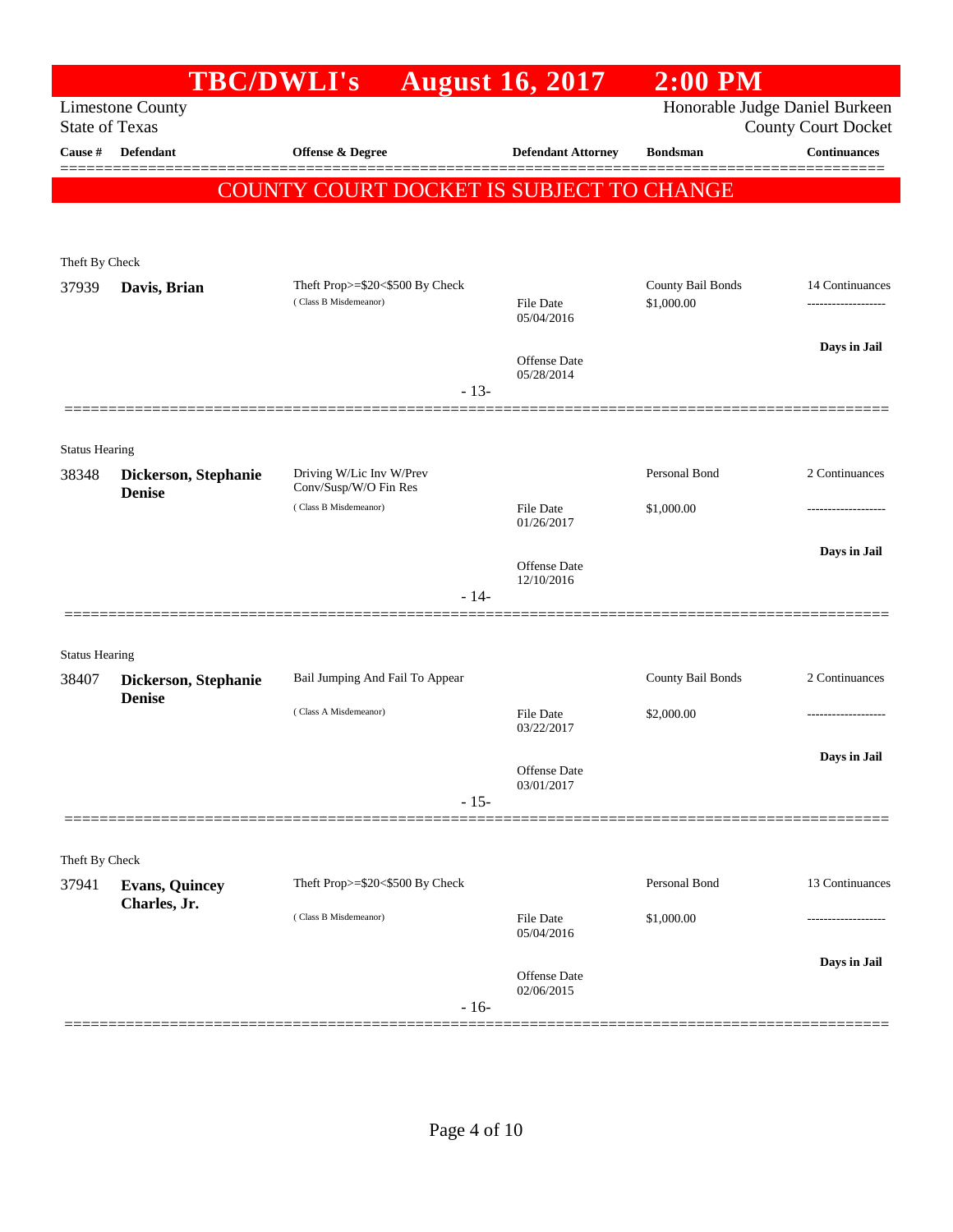|                         | <b>TBC/DWLI's</b>               |                                                          | <b>August 16, 2017</b>         | $2:00$ PM                       |                                     |
|-------------------------|---------------------------------|----------------------------------------------------------|--------------------------------|---------------------------------|-------------------------------------|
| <b>State of Texas</b>   | <b>Limestone County</b>         |                                                          |                                | Honorable Judge Daniel Burkeen  | County Court Docket                 |
| Cause #                 | Defendant                       | Offense & Degree                                         | <b>Defendant Attorney</b>      | <b>Bondsman</b>                 | <b>Continuances</b>                 |
|                         |                                 | COUNTY COURT DOCKET IS SUBJECT TO CHANGE                 |                                |                                 |                                     |
|                         |                                 |                                                          |                                |                                 |                                     |
| Theft By Check          |                                 |                                                          |                                |                                 |                                     |
| 37787                   | Flores, Israel, III             | Theft Prop>=\$20<\$500 By Check<br>(Class B Misdemeanor) | <b>File Date</b>               | County Bail Bonds<br>\$1,000.00 | 5 Continuances<br>----------------- |
|                         |                                 |                                                          | 01/25/2016                     |                                 |                                     |
|                         |                                 |                                                          | Offense Date                   |                                 | Days in Jail                        |
|                         |                                 | $-17-$                                                   | 04/19/2014                     |                                 |                                     |
|                         |                                 |                                                          |                                |                                 |                                     |
| Theft By Check<br>37938 | Forbes, Amanda Gail             | Theft Prop>=\$20<\$500 By Check                          |                                | Frankie Chapman Bail            | 5 Continuances                      |
|                         |                                 | (Class B Misdemeanor)                                    | <b>File Date</b>               | Bonds - Waco<br>\$1,000.00      |                                     |
|                         |                                 |                                                          | 05/04/2016                     |                                 | Days in Jail                        |
|                         |                                 |                                                          | Offense Date<br>05/22/2014     |                                 |                                     |
|                         |                                 | $-18-$                                                   |                                |                                 |                                     |
| Theft By Check          |                                 |                                                          |                                |                                 |                                     |
| 37877                   | Garcia, Jose                    | Theft Prop $>=\$100<\$750$<br>(Class B Misdemeanor)      | Reed, Benjie                   | Reed, Benjie                    | 12 Continuances                     |
|                         |                                 |                                                          | <b>File Date</b><br>03/31/2016 | \$1,000.00                      |                                     |
|                         |                                 |                                                          | Offense Date                   |                                 | Days in Jail                        |
|                         |                                 | $-19-$                                                   | 10/01/2015                     |                                 |                                     |
|                         |                                 |                                                          |                                |                                 |                                     |
| <b>Review Hearing</b>   |                                 |                                                          |                                |                                 |                                     |
| 38125                   | Hawkins, Gary<br><b>Michael</b> | Driving W/Lic Inv W/Prev<br>Conv/Susp/W/O Fin Res        |                                | County Bail Bonds               | 7 Continuances                      |
|                         |                                 | (Class B Misdemeanor)                                    | <b>File Date</b><br>08/16/2016 | \$1,500.00                      | ---------------                     |
|                         |                                 |                                                          | Offense Date                   |                                 | Days in Jail                        |
|                         |                                 | $-20-$                                                   | 04/17/2016                     |                                 |                                     |
|                         |                                 |                                                          |                                |                                 |                                     |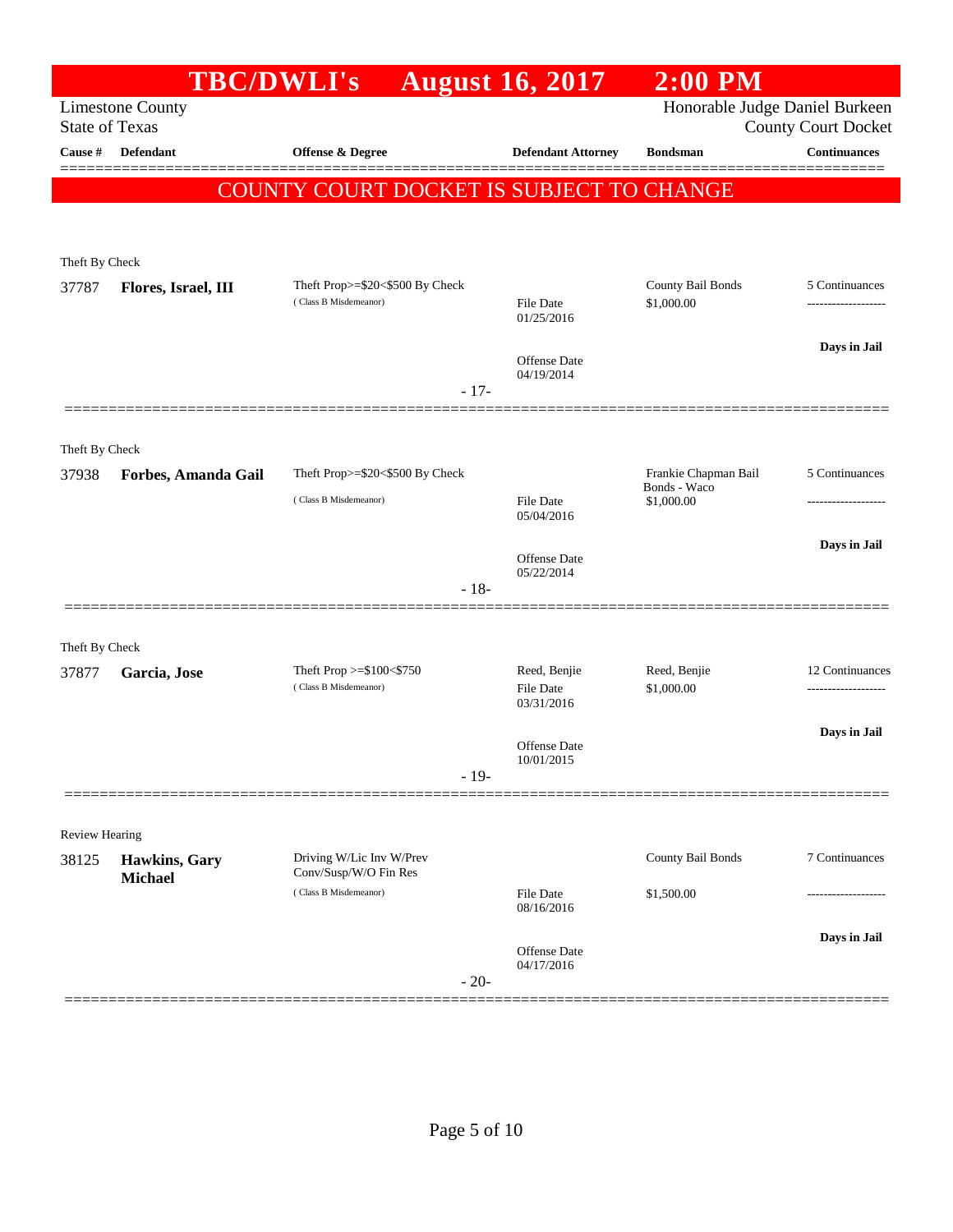|                       |                                   | <b>TBC/DWLI's</b>                                        | <b>August 16, 2017</b>         | $2:00$ PM                   |                                           |
|-----------------------|-----------------------------------|----------------------------------------------------------|--------------------------------|-----------------------------|-------------------------------------------|
|                       | <b>Limestone County</b>           |                                                          |                                |                             | Honorable Judge Daniel Burkeen            |
| <b>State of Texas</b> |                                   |                                                          |                                |                             | <b>County Court Docket</b>                |
| Cause #               | <b>Defendant</b>                  | <b>Offense &amp; Degree</b>                              | <b>Defendant Attorney</b>      | <b>Bondsman</b>             | <b>Continuances</b><br><u> 2002 - 200</u> |
|                       |                                   | <b>COUNTY COURT DOCKET IS SUBJECT TO CHANGE</b>          |                                |                             |                                           |
|                       |                                   |                                                          |                                |                             |                                           |
|                       |                                   |                                                          |                                |                             |                                           |
| <b>Status Hearing</b> |                                   |                                                          |                                | Freebird Bail Bonds         | 2 Continuances                            |
| 38545                 | Hoffman, Joseph<br><b>Michael</b> | Driving W/Lic Inv W/Prev<br>Conv/Susp/W/O Fin Res        |                                |                             |                                           |
|                       |                                   | (Class B Misdemeanor)                                    | <b>File Date</b><br>06/20/2017 | \$2,000.00                  |                                           |
|                       |                                   |                                                          |                                |                             | Days in Jail                              |
|                       |                                   |                                                          | Offense Date<br>06/11/2017     |                             |                                           |
|                       |                                   | $-21-$                                                   |                                |                             |                                           |
|                       |                                   |                                                          |                                |                             |                                           |
| <b>Review Hearing</b> |                                   |                                                          |                                |                             |                                           |
| 37975                 | Huitzacua-Martinez,               | Driving W/Lic Inv W/Prev                                 |                                |                             | 5 Continuances                            |
|                       | Jonathan                          | Conv/Susp/W/O Fin Res<br>(Class B Misdemeanor)           | <b>File Date</b>               |                             |                                           |
|                       |                                   |                                                          | 05/19/2016                     |                             |                                           |
|                       |                                   |                                                          |                                |                             | <b>78 Days in Jai</b>                     |
|                       |                                   |                                                          | Offense Date<br>12/29/2015     |                             |                                           |
|                       |                                   | $-22-$                                                   |                                |                             |                                           |
|                       |                                   |                                                          |                                |                             |                                           |
| Theft By Check        |                                   |                                                          |                                |                             |                                           |
| 37995                 | King, Virginia                    | Theft Prop>=\$20<\$500 By Check<br>(Class B Misdemeanor) | <b>File Date</b>               | Personal Bond<br>\$1,000.00 | 1 Continuances<br>-------------------     |
|                       |                                   |                                                          | 05/23/2016                     |                             |                                           |
|                       |                                   |                                                          | Offense Date                   |                             | Days in Jail                              |
|                       |                                   | $-23-$                                                   | 01/14/2015                     |                             |                                           |
|                       |                                   |                                                          |                                |                             |                                           |
|                       |                                   |                                                          |                                |                             |                                           |
| Theft By Check        |                                   |                                                          |                                |                             |                                           |
| 36663                 | Latham, Jimmie                    | Theft Prop>=\$20<\$500 By Check<br>(Class B Misdemeanor) | <b>File Date</b>               | Personal Bond<br>\$1,000.00 | 5 Continuances                            |
|                       |                                   |                                                          | 10/29/2013                     |                             |                                           |
|                       |                                   |                                                          | Offense Date                   |                             | Days in Jail                              |
|                       |                                   | $-24-$                                                   | 05/23/2012                     |                             |                                           |
|                       |                                   |                                                          |                                |                             |                                           |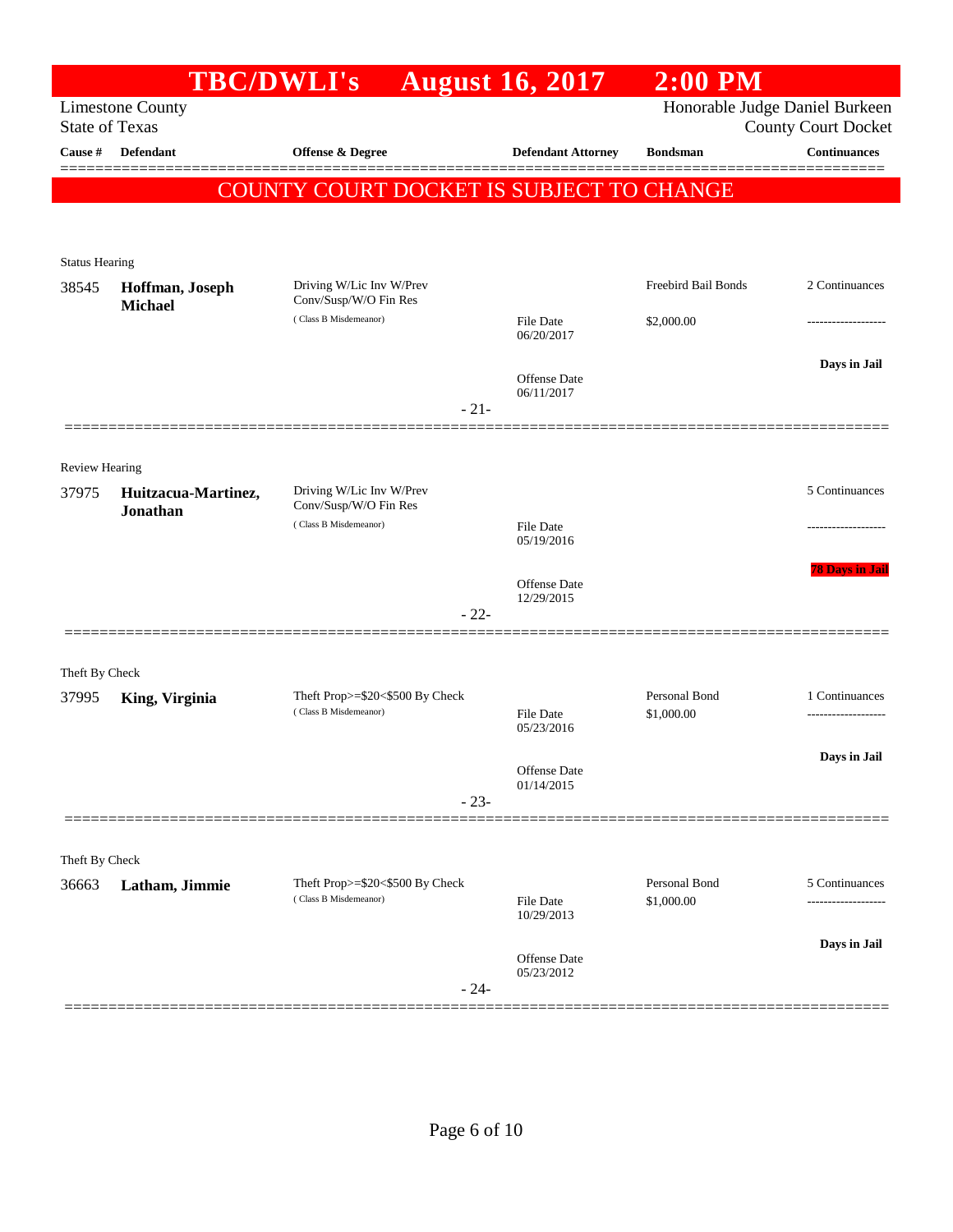|                                |                                 | <b>TBC/DWLI's</b>                                 |        | <b>August 16, 2017</b>            | $2:00$ PM           |                                |
|--------------------------------|---------------------------------|---------------------------------------------------|--------|-----------------------------------|---------------------|--------------------------------|
|                                | <b>Limestone County</b>         |                                                   |        |                                   |                     | Honorable Judge Daniel Burkeen |
| <b>State of Texas</b>          |                                 |                                                   |        |                                   |                     | <b>County Court Docket</b>     |
| Cause #                        | Defendant                       | <b>Offense &amp; Degree</b>                       |        | <b>Defendant Attorney</b>         | <b>Bondsman</b>     | <b>Continuances</b>            |
|                                |                                 | COUNTY COURT DOCKET IS SUBJECT TO CHANGE          |        |                                   |                     |                                |
|                                |                                 |                                                   |        |                                   |                     |                                |
|                                |                                 |                                                   |        |                                   |                     |                                |
| <b>Status Hearing</b><br>38284 | <b>Mack, Eric Labreece</b>      | Driving W/Lic Inv W/Prev                          |        |                                   | County Bail Bonds   | 5 Continuances                 |
|                                |                                 | Conv/Susp/W/O Fin Res<br>(Class B Misdemeanor)    |        | <b>File Date</b>                  | \$1,000.00          |                                |
|                                |                                 |                                                   |        | 12/19/2016                        |                     |                                |
|                                |                                 |                                                   |        |                                   |                     | Days in Jail                   |
|                                |                                 |                                                   |        | <b>Offense</b> Date<br>11/03/2016 |                     |                                |
|                                |                                 |                                                   | $-25-$ |                                   |                     |                                |
|                                |                                 |                                                   |        |                                   |                     |                                |
| <b>Status Hearing</b>          |                                 |                                                   |        |                                   |                     |                                |
| 38359                          | <b>McMahon</b> , Stanley<br>Ray | Driving W/Lic Inv W/Prev<br>Conv/Susp/W/O Fin Res |        |                                   | Personal Bond       | 3 Continuances                 |
|                                |                                 | (Class B Misdemeanor)                             |        | File Date<br>01/26/2017           | \$1,000.00          | -------------------            |
|                                |                                 |                                                   |        |                                   |                     | Days in Jail                   |
|                                |                                 |                                                   |        | <b>Offense</b> Date<br>11/18/2016 |                     |                                |
|                                |                                 |                                                   | $-26-$ |                                   |                     |                                |
|                                |                                 |                                                   |        |                                   |                     |                                |
| <b>Status Hearing</b>          |                                 |                                                   |        |                                   |                     |                                |
| 38433                          | Nutt, Linda Gail                | Driving W/Lic Inv W/Prev                          |        |                                   | Freebird Bail Bonds | 3 Continuances                 |
|                                |                                 | Conv/Susp/W/O Fin Res<br>(Class B Misdemeanor)    |        | <b>File Date</b>                  | \$1,500.00          |                                |
|                                |                                 |                                                   |        | 04/20/2017                        |                     |                                |
|                                |                                 |                                                   |        | Offense Date                      |                     | Days in Jail                   |
|                                |                                 |                                                   | $-27-$ | 03/13/2017                        |                     |                                |
|                                |                                 |                                                   |        |                                   |                     |                                |
| <b>Status Hearing</b>          |                                 |                                                   |        |                                   |                     |                                |
| 38171                          | Price, Crystal Javon            | Driving W/Lic Inv W/Prev                          |        |                                   | Personal Bond       | 6 Continuances                 |
|                                |                                 | Conv/Susp/W/O Fin Res<br>(Class B Misdemeanor)    |        | File Date                         | \$2,000.00          |                                |
|                                |                                 |                                                   |        | 09/15/2016                        |                     |                                |
|                                |                                 |                                                   |        | Offense Date                      |                     | Days in Jail                   |
|                                |                                 |                                                   | $-28-$ | 01/14/2016                        |                     |                                |
|                                |                                 |                                                   |        |                                   |                     |                                |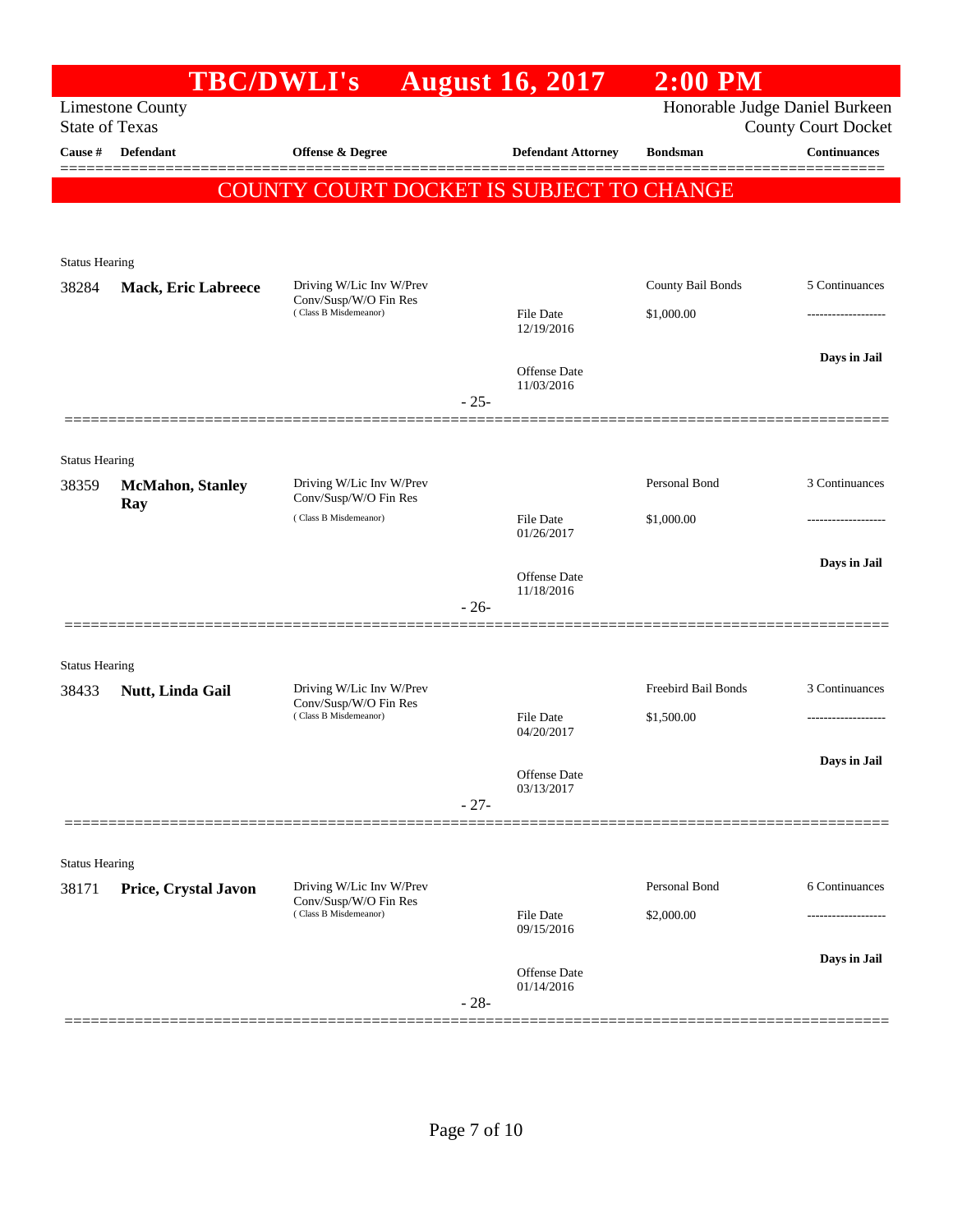|                                | <b>TBC/DWLI's</b>             |                                                   |        | <b>August 16, 2017</b>                   | $2:00$ PM         |                                                              |
|--------------------------------|-------------------------------|---------------------------------------------------|--------|------------------------------------------|-------------------|--------------------------------------------------------------|
| <b>State of Texas</b>          | <b>Limestone County</b>       |                                                   |        |                                          |                   | Honorable Judge Daniel Burkeen<br><b>County Court Docket</b> |
| Cause #                        | <b>Defendant</b>              | <b>Offense &amp; Degree</b>                       |        | <b>Defendant Attorney</b>                | <b>Bondsman</b>   | <b>Continuances</b>                                          |
|                                |                               |                                                   |        | COUNTY COURT DOCKET IS SUBJECT TO CHANGE |                   |                                                              |
|                                |                               |                                                   |        |                                          |                   |                                                              |
| <b>Status Hearing</b>          |                               |                                                   |        |                                          |                   |                                                              |
| 38539                          | Price, Crystal Javon          | Driving W/Lic Inv W/Prev<br>Conv/Susp/W/O Fin Res |        |                                          | County Bail Bonds | 1 Continuances                                               |
|                                |                               | (Class B Misdemeanor)                             |        | File Date<br>06/20/2017                  | \$2,000.00        |                                                              |
|                                |                               |                                                   |        | Offense Date<br>05/12/2017               |                   | Days in Jail                                                 |
|                                |                               |                                                   | $-29-$ |                                          |                   |                                                              |
| Theft By Check                 |                               |                                                   |        |                                          |                   |                                                              |
| 38484                          | Puryear, Grady Leslie,        | Theft Prop >=\$100<\$750                          |        |                                          | Personal Bond     | 2 Continuances                                               |
|                                | Jr.                           | (Class B Misdemeanor)                             |        | File Date<br>05/09/2017                  | \$1,000.00        | -----------------                                            |
|                                |                               |                                                   |        | Offense Date<br>11/19/2016               |                   | Days in Jail                                                 |
|                                |                               |                                                   | $-30-$ |                                          |                   |                                                              |
| Theft By Check                 |                               |                                                   |        |                                          |                   |                                                              |
| 38485                          | Puryear, Grady Leslie,<br>Jr. | Theft Prop >=\$100<\$750                          |        |                                          | Personal Bond     | 2 Continuances                                               |
|                                |                               | (Class B Misdemeanor)                             |        | File Date<br>05/09/2017                  | \$1,000.00        |                                                              |
|                                |                               |                                                   |        | Offense Date                             |                   | Days in Jail                                                 |
|                                |                               |                                                   | $-31-$ | 11/17/2016                               |                   |                                                              |
|                                |                               |                                                   |        |                                          |                   |                                                              |
| <b>Status Hearing</b><br>38377 | Ray, Jenifer Rena             | Driving W/Lic Inv W/Prev                          |        |                                          | Personal Bond     | 2 Continuances                                               |
|                                |                               | Conv/Susp/W/O Fin Res<br>(Class B Misdemeanor)    |        | File Date<br>02/17/2017                  | \$2,000.00        |                                                              |
|                                |                               |                                                   |        | <b>Offense</b> Date<br>01/25/2017        |                   | Days in Jail                                                 |
|                                |                               |                                                   | $-32-$ |                                          |                   |                                                              |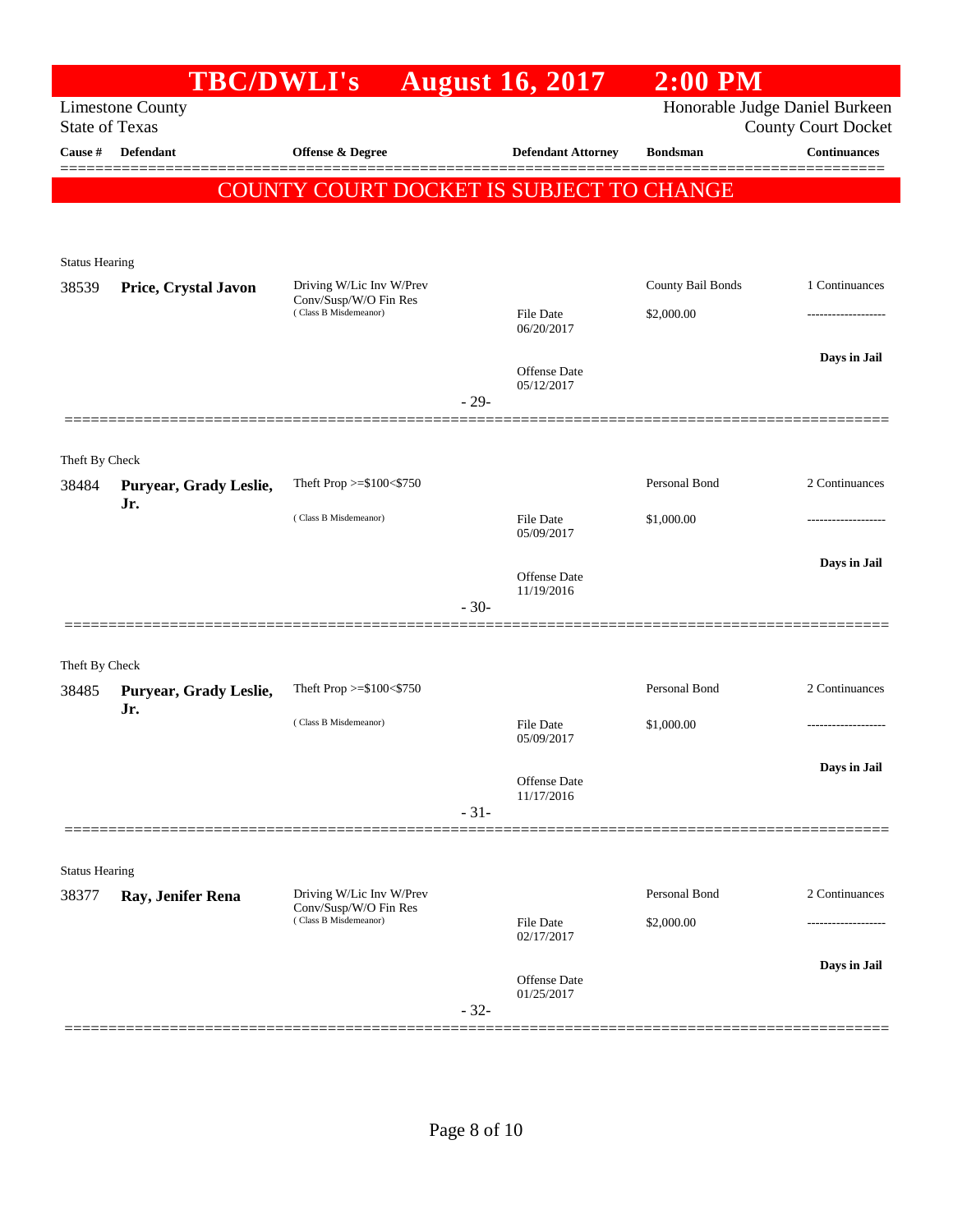| Honorable Judge Daniel Burkeen<br><b>Limestone County</b><br><b>State of Texas</b><br><b>County Court Docket</b><br><b>Continuances</b><br>Defendant<br>Offense & Degree<br><b>Defendant Attorney</b><br><b>Cause</b> #<br><b>Bondsman</b><br><b>COUNTY COURT DOCKET IS SUBJECT TO CHANGE</b><br><b>Status Hearing</b><br>County Bail Bonds<br>Bail Jumping And Fail To Appear<br>38448<br>Ray, Jenifer Rena<br>(Class A Misdemeanor)<br>\$3,000.00<br>File Date<br>04/25/2017<br>Days in Jail<br>Offense Date<br>04/06/2017<br>$-33-$<br><b>Status Hearing</b><br>Player Bail Bonds<br>Driving W/Lic Inv W/Prev<br>38347<br><b>Ritchie, Sterling</b><br>Conv/Susp/W/O Fin Res<br><b>Everett</b><br>(Class B Misdemeanor)<br>\$2,500.00<br><b>File Date</b><br>01/26/2017<br>Days in Jail<br>Offense Date<br>12/20/2016<br>$-34-$<br><b>Review Hearing</b><br>Driving W/Lic Inv W/Prev<br>County Bail Bonds<br>38142<br>Saldivar, Saul<br>Conv/Susp/W/O Fin Res<br>(Class B Misdemeanor)<br><b>File Date</b><br>\$1,500.00<br>08/23/2016<br>Days in Jail<br>Offense Date<br>06/29/2016<br>$-35-$<br>Theft By Check<br>Personal Bond<br>Theft Prop>=\$20<\$500 By Check<br>Sherrod, David Keith<br>37839<br>(Class B Misdemeanor)<br>\$1,000.00<br>File Date<br>------------------<br>02/24/2016<br>Offense Date<br>04/30/2014<br>$-36-$ | <b>TBC/DWLI's</b> | <b>August 16, 2017</b> | $2:00$ PM |                     |
|-----------------------------------------------------------------------------------------------------------------------------------------------------------------------------------------------------------------------------------------------------------------------------------------------------------------------------------------------------------------------------------------------------------------------------------------------------------------------------------------------------------------------------------------------------------------------------------------------------------------------------------------------------------------------------------------------------------------------------------------------------------------------------------------------------------------------------------------------------------------------------------------------------------------------------------------------------------------------------------------------------------------------------------------------------------------------------------------------------------------------------------------------------------------------------------------------------------------------------------------------------------------------------------------------------------------------------------------|-------------------|------------------------|-----------|---------------------|
|                                                                                                                                                                                                                                                                                                                                                                                                                                                                                                                                                                                                                                                                                                                                                                                                                                                                                                                                                                                                                                                                                                                                                                                                                                                                                                                                         |                   |                        |           |                     |
|                                                                                                                                                                                                                                                                                                                                                                                                                                                                                                                                                                                                                                                                                                                                                                                                                                                                                                                                                                                                                                                                                                                                                                                                                                                                                                                                         |                   |                        |           |                     |
|                                                                                                                                                                                                                                                                                                                                                                                                                                                                                                                                                                                                                                                                                                                                                                                                                                                                                                                                                                                                                                                                                                                                                                                                                                                                                                                                         |                   |                        |           |                     |
|                                                                                                                                                                                                                                                                                                                                                                                                                                                                                                                                                                                                                                                                                                                                                                                                                                                                                                                                                                                                                                                                                                                                                                                                                                                                                                                                         |                   |                        |           |                     |
|                                                                                                                                                                                                                                                                                                                                                                                                                                                                                                                                                                                                                                                                                                                                                                                                                                                                                                                                                                                                                                                                                                                                                                                                                                                                                                                                         |                   |                        |           |                     |
|                                                                                                                                                                                                                                                                                                                                                                                                                                                                                                                                                                                                                                                                                                                                                                                                                                                                                                                                                                                                                                                                                                                                                                                                                                                                                                                                         |                   |                        |           |                     |
|                                                                                                                                                                                                                                                                                                                                                                                                                                                                                                                                                                                                                                                                                                                                                                                                                                                                                                                                                                                                                                                                                                                                                                                                                                                                                                                                         |                   |                        |           | 2 Continuances      |
|                                                                                                                                                                                                                                                                                                                                                                                                                                                                                                                                                                                                                                                                                                                                                                                                                                                                                                                                                                                                                                                                                                                                                                                                                                                                                                                                         |                   |                        |           | ------------------- |
|                                                                                                                                                                                                                                                                                                                                                                                                                                                                                                                                                                                                                                                                                                                                                                                                                                                                                                                                                                                                                                                                                                                                                                                                                                                                                                                                         |                   |                        |           |                     |
|                                                                                                                                                                                                                                                                                                                                                                                                                                                                                                                                                                                                                                                                                                                                                                                                                                                                                                                                                                                                                                                                                                                                                                                                                                                                                                                                         |                   |                        |           |                     |
|                                                                                                                                                                                                                                                                                                                                                                                                                                                                                                                                                                                                                                                                                                                                                                                                                                                                                                                                                                                                                                                                                                                                                                                                                                                                                                                                         |                   |                        |           |                     |
|                                                                                                                                                                                                                                                                                                                                                                                                                                                                                                                                                                                                                                                                                                                                                                                                                                                                                                                                                                                                                                                                                                                                                                                                                                                                                                                                         |                   |                        |           |                     |
|                                                                                                                                                                                                                                                                                                                                                                                                                                                                                                                                                                                                                                                                                                                                                                                                                                                                                                                                                                                                                                                                                                                                                                                                                                                                                                                                         |                   |                        |           |                     |
|                                                                                                                                                                                                                                                                                                                                                                                                                                                                                                                                                                                                                                                                                                                                                                                                                                                                                                                                                                                                                                                                                                                                                                                                                                                                                                                                         |                   |                        |           | 1 Continuances      |
|                                                                                                                                                                                                                                                                                                                                                                                                                                                                                                                                                                                                                                                                                                                                                                                                                                                                                                                                                                                                                                                                                                                                                                                                                                                                                                                                         |                   |                        |           |                     |
|                                                                                                                                                                                                                                                                                                                                                                                                                                                                                                                                                                                                                                                                                                                                                                                                                                                                                                                                                                                                                                                                                                                                                                                                                                                                                                                                         |                   |                        |           |                     |
|                                                                                                                                                                                                                                                                                                                                                                                                                                                                                                                                                                                                                                                                                                                                                                                                                                                                                                                                                                                                                                                                                                                                                                                                                                                                                                                                         |                   |                        |           |                     |
|                                                                                                                                                                                                                                                                                                                                                                                                                                                                                                                                                                                                                                                                                                                                                                                                                                                                                                                                                                                                                                                                                                                                                                                                                                                                                                                                         |                   |                        |           |                     |
|                                                                                                                                                                                                                                                                                                                                                                                                                                                                                                                                                                                                                                                                                                                                                                                                                                                                                                                                                                                                                                                                                                                                                                                                                                                                                                                                         |                   |                        |           |                     |
|                                                                                                                                                                                                                                                                                                                                                                                                                                                                                                                                                                                                                                                                                                                                                                                                                                                                                                                                                                                                                                                                                                                                                                                                                                                                                                                                         |                   |                        |           |                     |
|                                                                                                                                                                                                                                                                                                                                                                                                                                                                                                                                                                                                                                                                                                                                                                                                                                                                                                                                                                                                                                                                                                                                                                                                                                                                                                                                         |                   |                        |           | 8 Continuances      |
|                                                                                                                                                                                                                                                                                                                                                                                                                                                                                                                                                                                                                                                                                                                                                                                                                                                                                                                                                                                                                                                                                                                                                                                                                                                                                                                                         |                   |                        |           |                     |
|                                                                                                                                                                                                                                                                                                                                                                                                                                                                                                                                                                                                                                                                                                                                                                                                                                                                                                                                                                                                                                                                                                                                                                                                                                                                                                                                         |                   |                        |           |                     |
|                                                                                                                                                                                                                                                                                                                                                                                                                                                                                                                                                                                                                                                                                                                                                                                                                                                                                                                                                                                                                                                                                                                                                                                                                                                                                                                                         |                   |                        |           |                     |
|                                                                                                                                                                                                                                                                                                                                                                                                                                                                                                                                                                                                                                                                                                                                                                                                                                                                                                                                                                                                                                                                                                                                                                                                                                                                                                                                         |                   |                        |           |                     |
|                                                                                                                                                                                                                                                                                                                                                                                                                                                                                                                                                                                                                                                                                                                                                                                                                                                                                                                                                                                                                                                                                                                                                                                                                                                                                                                                         |                   |                        |           |                     |
|                                                                                                                                                                                                                                                                                                                                                                                                                                                                                                                                                                                                                                                                                                                                                                                                                                                                                                                                                                                                                                                                                                                                                                                                                                                                                                                                         |                   |                        |           |                     |
|                                                                                                                                                                                                                                                                                                                                                                                                                                                                                                                                                                                                                                                                                                                                                                                                                                                                                                                                                                                                                                                                                                                                                                                                                                                                                                                                         |                   |                        |           | 1 Continuances      |
|                                                                                                                                                                                                                                                                                                                                                                                                                                                                                                                                                                                                                                                                                                                                                                                                                                                                                                                                                                                                                                                                                                                                                                                                                                                                                                                                         |                   |                        |           |                     |
|                                                                                                                                                                                                                                                                                                                                                                                                                                                                                                                                                                                                                                                                                                                                                                                                                                                                                                                                                                                                                                                                                                                                                                                                                                                                                                                                         |                   |                        |           | Days in Jail        |
|                                                                                                                                                                                                                                                                                                                                                                                                                                                                                                                                                                                                                                                                                                                                                                                                                                                                                                                                                                                                                                                                                                                                                                                                                                                                                                                                         |                   |                        |           |                     |
|                                                                                                                                                                                                                                                                                                                                                                                                                                                                                                                                                                                                                                                                                                                                                                                                                                                                                                                                                                                                                                                                                                                                                                                                                                                                                                                                         |                   |                        |           |                     |